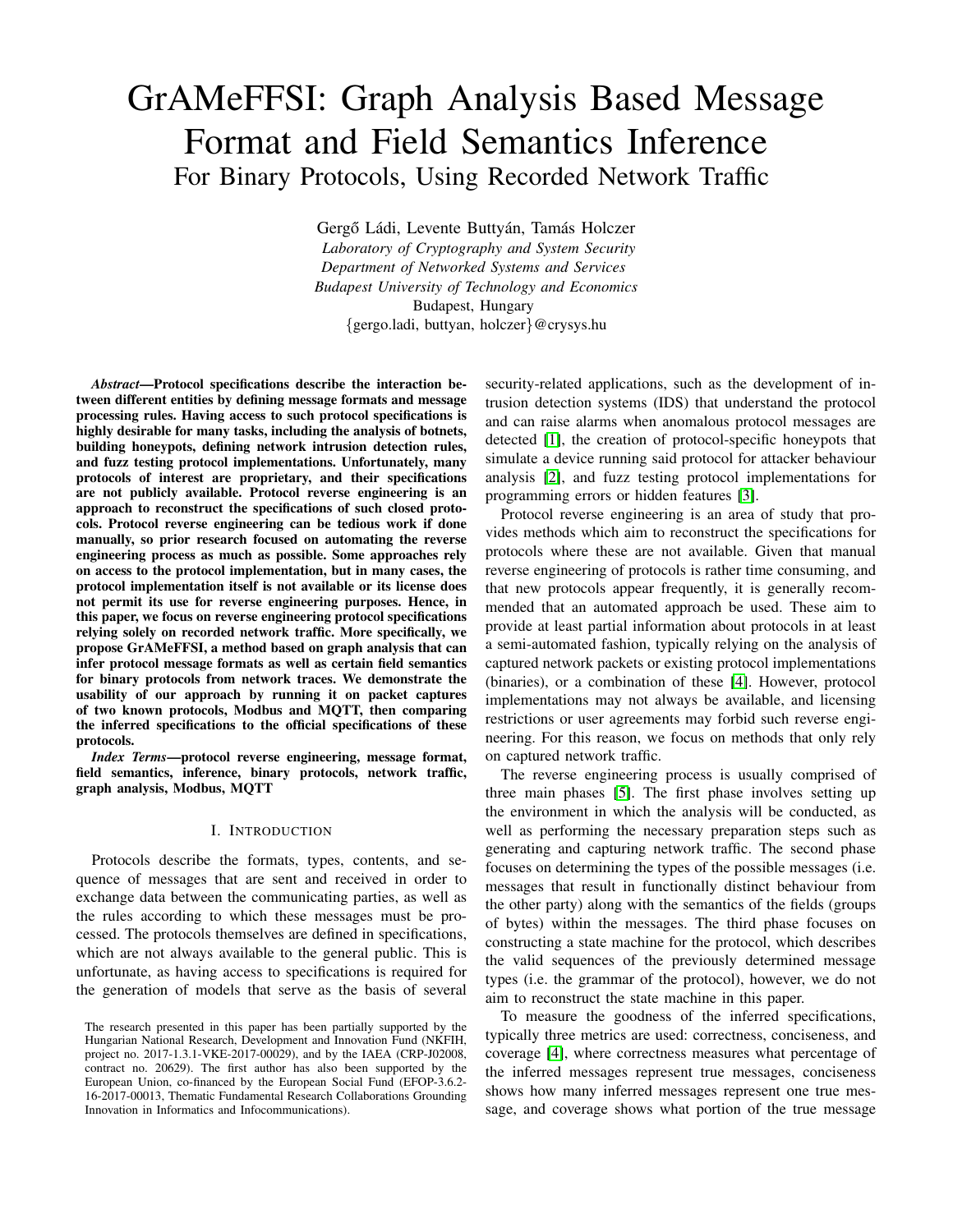types were found.

Based on how messages are represented, protocols can be classified into two groups: plain text and binary. Plain text protocols such as Hypertext Transfer Protocol (HTTP) or Simple Mail Transfer Protocol (SMTP) exchange humanreadable messages where the fields are separated by delimiters such as spaces, colons, or new line characters, and at least one field contains a keyword that determines how the message should be interpreted. On the other hand, binary protocols such as Server Message Block (SMB) or Modbus exchange binary messages that are not human-readable, lack field separators, and one or more groups of bytes determine how the message should be interpreted.

In this paper, we present GrAMeFFSI, a novel graph analysis based algorithm for binary protocols which can infer not only the message types, but also a variety of field semantics, using only network traces of the protocols. We implement and test the algorithm on real-world captures of two commonly used binary protocols, Modbus and MQTT, achieving perfect correctness and completeness scores as well as decent conciseness scores that surpass those of existing state-of-the-art methods. In addition, we introduce two metrics, accuracy and adjusted accuracy, to measure the goodness of semantics inference. We also show that GrAMeFFSI can infer field semantics with over 95% accuracy if high quality network traces are available.

This paper revises, improves, and extends our previous work, *Message Format and Field Semantics Inference for Binary Protocols Using Recorded Network Traffic* [\[6\]](#page-7-5). Notable additions are a model merging phase in the algorithm and the mathematical formalization of the metrics. The model merging phase further improves the accuracy of our algorithm while also providing extra semantical information, and the formalization aims to make our results possible to reproduce as well as make it easier to compare it to other works (where such metrics are used).

The rest of the paper is structured as follows: in Section [II,](#page-1-0) we discuss related work. In Section [III,](#page-1-1) we present our algorithm in detail, along with additional possible optimization steps. Next, in Section [IV,](#page-4-0) we evaluate the previously presented algorithm on packet captures of two common protocols, Modbus and MQTT. Then, in Section [V,](#page-6-0) we briefly discuss the possible limitations of our solution, followed by opportunities for future work. Finally, Section [VI](#page-7-6) concludes our paper.

#### II. RELATED WORK

<span id="page-1-0"></span>Protocol reverse engineering dates back to the 1950s, where it typically meant the analysis of finite state machines for fault detection [\[7\]](#page-7-7). The first well-known project that aimed at restoring the specifications of a computer protocol was the Protocol Informatics Project by M. A. Beddoe [\[8\]](#page-7-8) in 2004, which used bioinformatical algorithms such as the well-known Needleman-Wunsch sequence alignment algorithm on network traces to infer the message types of the text-based protocol HTTP. It was later followed by Discoverer [\[9\]](#page-7-9), Biprominer [\[10\]](#page-7-10), ReverX [\[11\]](#page-7-11), ProDecoder [\[12\]](#page-7-12), and AutoReEngine [\[13\]](#page-7-13) that all relied only on network traffic. While most algorithms aimed at reversing both text-based and binary protocols, some specialized in one or the other, typically achieving better performance metrics compared to the more general solutions of their time. Biprominer, as its name suggests, targeted binary protocols, while ReverX targeted text-based protocols. The methods employed vary – Discoverer relies on sequence alignment, Biprominer and AutoReEngine leverage data mining approaches, while ProDecoder makes use of natural language processing algorithms.

Early works typically focused on reverse engineering the message formats and their syntax, and did not put much emphasis on inferring field semantics (that is, what each of the fields means). Even those that tried did not achieve significant results – Discoverer admits to achieving between 30-40% accuracy [\[9\]](#page-7-9), and not even Netzob exceeds 50% [\[14\]](#page-7-14). FieldHunter [\[15\]](#page-7-15) from 2015 was the first to achieve over 80% accuracy on semantics.

Methods relying on reversing implementations appeared under the names of Polyglot [\[16\]](#page-8-0), AutoFormat [\[17\]](#page-8-1), and ReFormat [\[18\]](#page-8-2). These generally work on the principles of dynamic taint analysis, marking pieces of code in the memory area of a running executable that are run in response to a given message, then making assumptions about the message formats based on what and how was marked. It has been proven [\[4\]](#page-7-3) that binary analysis based approaches can achieve better results, however, purely traffic analysis based approaches are also important as binaries may not always be at our disposal and legal agreements may prevent us from analysing or reverse engineering these.

Solutions to reverse the protocol grammar (the state machine of the protocol) have also been proposed in the form of ScriptGen [\[19\]](#page-8-3), Prospex [\[20\]](#page-8-4), Veritas [\[21\]](#page-8-5), and MACE [\[22\]](#page-8-6). However, they are not in scope of this paper as we currently do not aim to reconstruct the state machine of the protocol.

In this paper, we aim to compete with Discoverer, Biprominer, and ProDecoder, three different approaches for reversing the message formats of binary protocols; as well as Netzob and FieldHunter that aim at extracting semantic information. The performance statistics of these solutions, as given by their authors (or calculated based on their respective papers), are shown in Table [I.](#page-2-0)

We believe that no prior protocol message format reversing method exists that is based on graph operations.

#### III. OUR APPROACH

<span id="page-1-1"></span>Our approach consists of five distinguishable phases. The first phase is a preparation phase, in which data is gathered and transformed such that it can be processed in the second phase. The second phase is the core algorithm that constructs directed acyclic connected graphs (rooted trees) based on the input. Next, in the third phase, we merge the trees from phase two, following a set of rules. In the fourth phase, (optional) optimizations may be run on the trees. These optimizations generally improve a certain metric at a possible cost of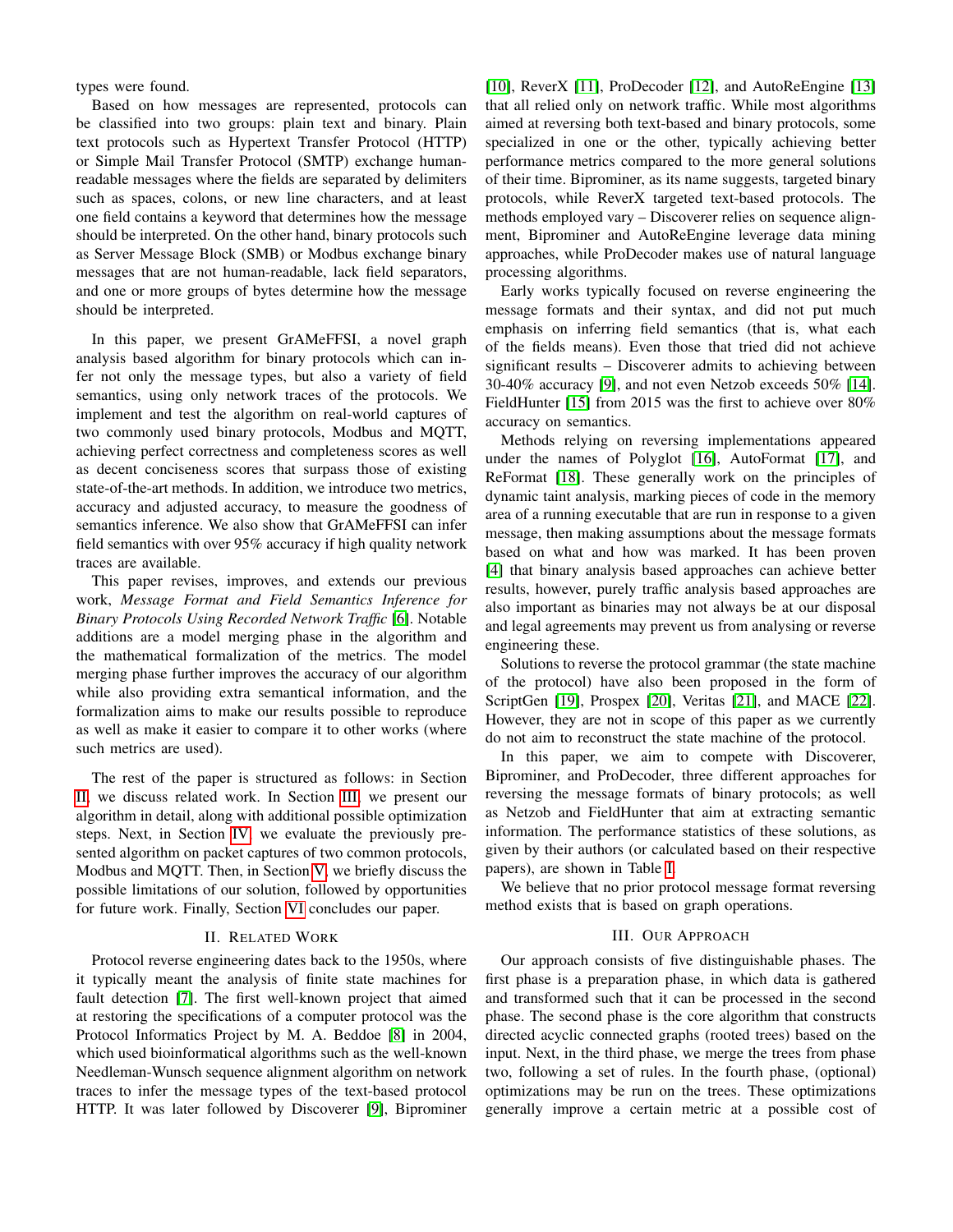<span id="page-2-0"></span>

| Approach    | <b>Correctness</b> | <b>Conciseness</b> | Coverage | Accuracy   | <b>Tested on</b><br># protocols |
|-------------|--------------------|--------------------|----------|------------|---------------------------------|
| Discoverer  | 0.9                |                    | 0.95     | $30 - 40%$ |                                 |
| Biprominer  | 0.99               | Unknown            | 0.967    | N/A        |                                 |
| ProDecoder  | 0.975              | Unknown            | 0.975    | N/A        |                                 |
| Netzob      | 0.775              | 1.74               | Unknown  | 33.4%      |                                 |
| FieldHunter | Unknown            | 2.1                | Unknown  | 91.89%     |                                 |

TABLE I PERFORMANCE METRICS OF SIMILAR APPROACHES

Notes: Values for Netzob are only approximately accurate as they were manually read from a plot. For FieldHunter, only binary protocols were considered.

impairing a different metric. Finally, the resulting tree is used to enumerate the inferred message types and field semantics.

### *A. Preparations*

In the preparation phase, the environment needs to be planned and set up. In order to observe and record protocol traffic, at least one client and at least one server application instance (or in the case of peer-to-peer applications, two instances) should be running. These instances may or may not be running on the same device, and if multiple devices are used, these need not be of the same type (e.g. one can be an ordinary computer, while the other an industrial programmable logic controller (PLC)). This approach needs no access to the source code or the compiled application binaries, nor does it need access to the memory of the devices where these are running. The only requirement is that there has to be a way to monitor and capture network traffic flowing between the application instances. This is typically done by running *tcpdump* or *Wireshark* on one of the devices or connecting them via a hub (or a switch with port mirroring configured), and then capturing traffic from a third device that is also connected to the hub.

Once the environment is set up and the capture is running, traffic should be generated by invoking as many features of the client with as many different options and in as many different combinations as possible, all repeated a number of times. This ensures that most of the message space is covered, which is essential for near-complete and accurate recovery of the protocol specification.

It is highly preferable to repeat the traffic generation procedure a couple of times, disconnecting and reconnecting the client and the server (or the peers) in between. This ensures that multiple flows (sessions, connections) are recorded. Since certain values such as session identifiers never change during a single session, recording multiples of them is necessary in order to achieve more accurate results. Similarly, if multiple clients and servers (or peers) are available, it is also imperative to record at least one full session in each possible valid combination thereof. This ensures that fields containing identifiers that are unique and never change for each client (e.g. factoryset device IDs) can still be detected as such.

# *B. Tree Construction*

In the second phase, the recorded traffic is processed and a tree is constructed for each flow based on the messages that appear in that given flow. These trees represent the suspected message types and field semantics as deduced from the data seen, and will be further processed in later steps.

Each captured packet is read into the memory. For each packet, a pointer is assigned that initially points to the first byte of the packet. This pointer is later used to keep track of how many bytes have already been processed in that specific packet. A separate pointer is needed for each packet as some steps of the algorithm increment this pointer by different amounts for different packets.

The algorithm maintains and builds a graph that initially consists of one node, the root node (which also is a leaf at this point). In each step, new nodes of different colours are appended to one of previous leaves. The colours are used to indicate the inferred field semantics, and are based on the following decisions:

- 1) Constants Check the next byte of each packet. If this is the same for all packets, consider this byte a constant. Append a green leaf to the current branch, advance all pointers by one, then continue processing at 1).
- 2) Length-prefixed strings Interpret the next byte as an integer, then test whether this value is followed by this many printable characters. If this test succeeds, a lengthprefixed string was found. Append a cyan leaf to the current branch, advance all pointers by one plus the length of the string, then continue processing at 1).
- 3) Null-terminated strings Starting from the next byte in each packet, test whether the following bytes can be interpreted as a sequence of printable characters followed by a null byte. If this test succeeds, a nullterminated string was found. Append a cyan leaf to the current branch, advance all pointers past the next null byte, then continue processing at 1).
- 4) Length fields Interpret the next four bytes in each packet as a single integer. Test whether this value matches the length of packet (optionally with a given offset). If the test succeeds, these four bytes indicate the length of the packet. Append a blue leaf to the current branch, advance all pointers by four, then continue processing at 1). If the test fails, repeat the same procedure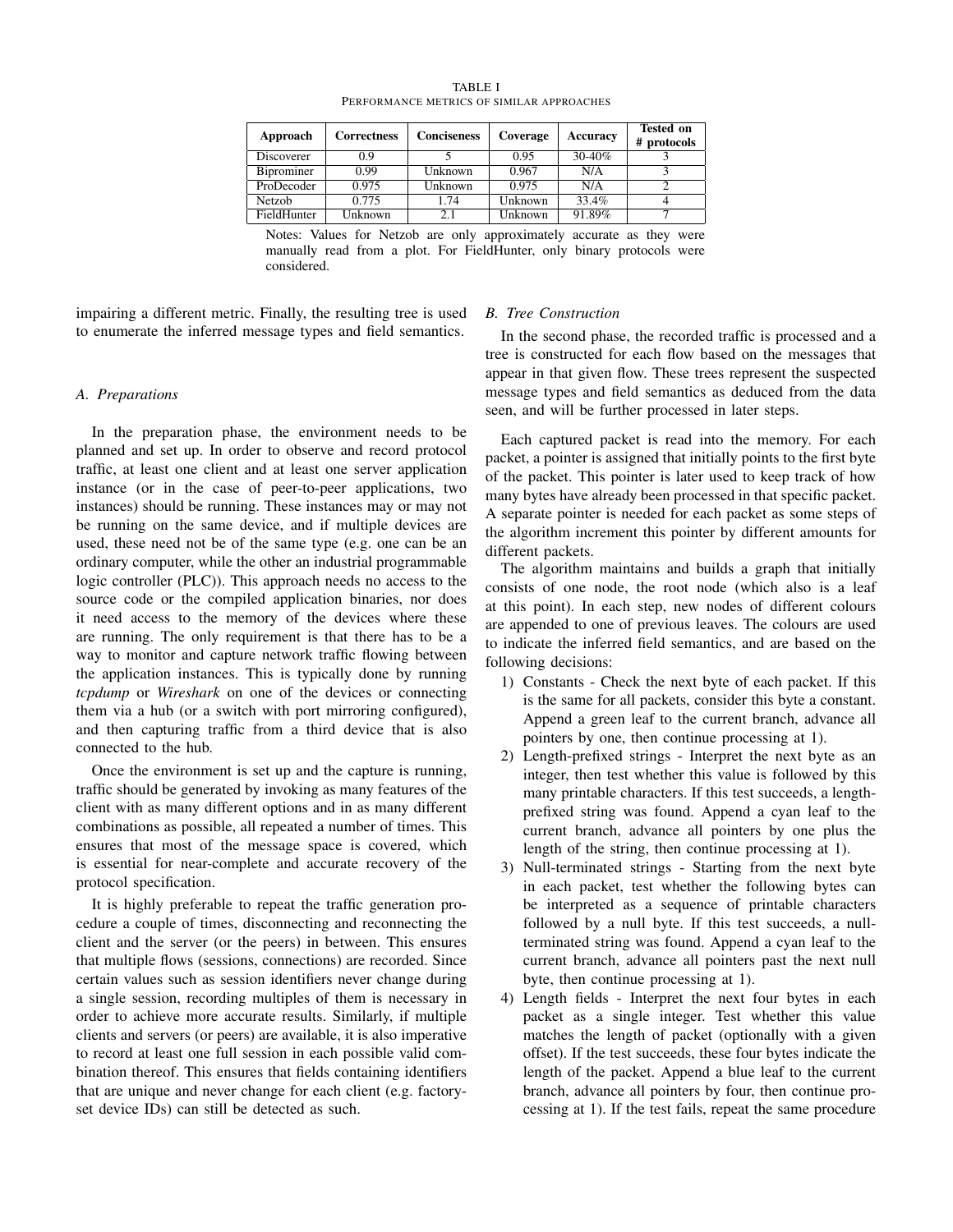

<span id="page-3-0"></span>Figure 1. Output of the tree builder algorithm showing the results of a run on a capture of responses of the Modbus protocol.

but with the next two bytes only instead of four. If that fails as well, repeat the procedure, this time just with the next single byte.

- 5) Counters Interpret the next four bytes in each packet as a single integer. Test whether this value increases by the same amount between packets. If the test succeeds, these four bytes form a counter. Append a purple leaf to the current branch, advance all pointers by four, then continue processing at 1). If the test fails, repeat the same procedure but with the next two bytes only instead of four. If that fails as well, repeat the procedure, this time just with the next single byte.
- 6) Enumerated types Check the next byte of each packet. Calculate how many distinct values occur. If this amount is lower than a threshold, we have found an enumerated type. For each distinct value that was seen, append an orange leaf to the current branch, and tag it with one of the previously unused distinct values. Split the list of packets such that each packet is assigned to the branch that is tagged with the value of the packet's next byte. From this point on, only process messages that were assigned to the branch that is currently being processed. Advance all pointers by one. Continue processing at 1) for each of the newly created branches. Since branches are not interdependent, if multiple CPU cores are available, processing may continue in parallel. As for the threshold, based on empirical evidence, values between 8 and 20 seem to be ideal, or if the number of distinct message types is suspected, that number should be used instead.
- 7) Highly variable If none of the previous classifiers classified this byte as something else, then it takes on many different values that follow no discernible pattern. Append a black leaf to the current branch, advance all pointers by one, then continue processing at 1).

When no packet on any of the branches has unprocessed bytes left, no more nodes can be added to the tree, and the algorithm ends, outputting the tree. An example of a result can be seen on Figure [1.](#page-3-0) Note that the colours of the nodes may be arbitrarily chosen as long as each field type is coloured differently.

#### *C. Model Merging*

If we just considered each flow individually, it would not be possible to find mutually exclusive message types (as at least one of these would be missing in each flow), and it would also not be possible to find fields containing session identifiers (as these would appear constant within each flow). However, merging the trees and correlating data from the previous step solves such issues, greatly improving the resulting inferred specification if the right network traces are available.

The merging process is as follows: starting from the root node, compare the next child node of each tree using the following rules:

- 1) If all are of type *counter*, *flag*, *length*, *string* or *variable*, continue merging the direct descendants.
- 2) If all are of type *enumerated*, continue merging each subtree where the value of the *enumerated* node is the same (this may be parallelized). If a value only appears once, add it with all of its children to the resulting tree. Alternatively, if this step results in too many (exact value varies on a case-by-case basis) branches, this may be the case where a *variable* type gets detected as an *enumerated type* due to the inputs being poor – in this case, the *enumerated type* may be replaced with a *variable* type, and all subtrees may be merged into one.
- 3) If all are of type *constant*, check the value of the nodes. If the value is always the same, it's a generic constant. If the value is always the same for the same client (or server) and is different for other clients (or servers), it's a source or destination host identifier. If the value is only the same within each flow, then it must be a session identifier.
- 4) If some are of type *constant* and all others are of the same (non-constant) type, proceed as if everything was of that other non-constant type.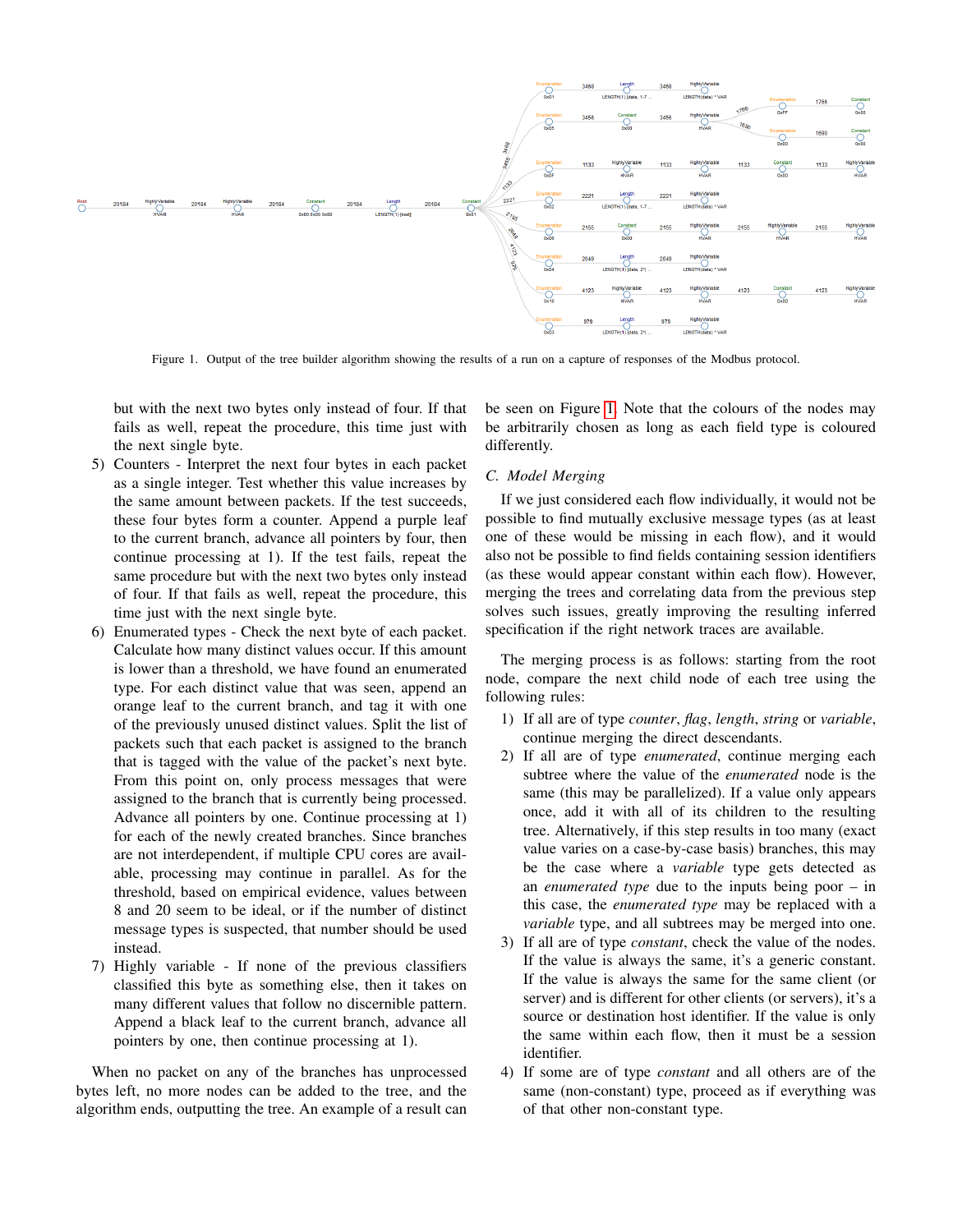|  |  | HVAR HVAR 0x00 0x00 0x00 LENGTH(1) [rest] C_DH 0x01 0x00 HVAR 0x00 HVAR |  |  |      |            |  |                                                                                                                  |  |
|--|--|-------------------------------------------------------------------------|--|--|------|------------|--|------------------------------------------------------------------------------------------------------------------|--|
|  |  | HVAR HVAR 0x00 0x00 0x00 LENGTH(1) [rest] C_DH 0x05 0x00 HVAR           |  |  | 0x00 | $\sqrt{8}$ |  |                                                                                                                  |  |
|  |  | HVAR HVAR 0x00 0x00 0x00 LENGTH(1) [rest] C_DH 0x05 0x00 HVAR 0xFF 0x00 |  |  |      |            |  |                                                                                                                  |  |
|  |  |                                                                         |  |  |      |            |  | HVAR HVAR 0x00 0x00 0x00 LENGTH(1) [rest] C_DH 0x0F HVAR HVAR 0x00 HVAR LENGTH(1) [data, 1-2] LENGTH(data) * VAR |  |
|  |  | HVAR HVAR 0x00 0x00 0x00 LENGTH(1) [rest] C_DH 0x02 HVAR HVAR 0x00 HVAR |  |  |      |            |  |                                                                                                                  |  |
|  |  | HVAR HVAR 0x00 0x00 0x00 LENGTH(1) [rest] C_DH 0x06 0x00 HVAR HVAR HVAR |  |  |      |            |  |                                                                                                                  |  |
|  |  | HVAR HVAR 0x00 0x00 0x00 LENGTH(1) [rest] C_DH 0x04 0x00 HVAR 0x00 HVAR |  |  |      |            |  |                                                                                                                  |  |
|  |  | HVAR HVAR 0x00 0x00 0x00 LENGTH(1) [rest] C_DH                          |  |  |      |            |  | $\boxed{0x10}$ HVAR HVAR $\boxed{0x00}$ HVAR LENGTH(1) [data, 2*(1-10)] LENGTH(data) * VAR                       |  |
|  |  | HVAR HVAR 0x00 0x00 0x00 LENGTH(1) [rest] C_DH 0x03 HVAR HVAR 0x00 HVAR |  |  |      |            |  |                                                                                                                  |  |
|  |  |                                                                         |  |  |      |            |  | Legend: Constant, Counter, Enumerated Type, Length, String, Highly variable                                      |  |

<span id="page-4-1"></span>Figure 2. Message types of Modbus requests, as read from a graph. Each line represents a unique (detected) message type, with each block denoting a group of bytes (coloured as per the legend). For constants and enumerated types, their values are displayed in the blocks. For length and counter types, their widths and seen value ranges are shown. For everything else, the type of the node is displayed.

For example, suppose we have five trees. The next element is a *length* field according to three of these, and it's a *constant* according to the other two. The field should be treated as if it was a *length* field in all five trees.

5) Any other combinations are rare and typically indicate a problem with the recorded traffic or the implementations themselves. In such cases, the field should be treated as if it was of type *variable* in all of the trees.

For example, an implementation might generate request identifiers sequentially, while others might choose them randomly. In this case, the field containing the request identifier will be recognized as a *counter* for the former implementations, while it will be recognized as *variable* for the latter ones.

#### *D. Optimizations*

Assuming that the protocol being analysed only consists of messages that only contain fields of the previously listed detectable properties, and that the input is of high enough quality (i.e. there are enough messages to analyse on each branch), the tree construction algorithm yields a correct but not necessarily concise result. The resulting tree may be further optimized for one or more metrics, usually at a cost of others.

- Variable length messages Certain message types, such as write requests with payloads of varying length or responses to read requests will get inferred multiple times: once for each different message length. This phenomenon may be detected by looking for branches that end in a number of highly variable fields that are preceded (not necessarily directly) by a length byte, and are otherwise identical. Message types detected this way may be merged to improve the conciseness score.
- Falsely detected enumerated types Protocols may contain bytes that contain fields that have a limited range of values (e.g. flags) but don't change the rest of the message structure. These will be inferred as enumerated types, possibly resulting in the same message type(s) getting recognized multiple times. This phenomenon may

be detected by looking for identical branches that are preceded by the enumerated type in question. In this case, the branches may be merged and the enumerated type node may be replaced by a brown coloured (Flag) node. This may improve the conciseness score, but may also incorrectly merge truly different message types, resulting in loss of correctness.

# *E. Interpreting the Results*

Once the tree construction is done, and the optional optimization steps are run, the distinct message types may be read from the graph by considering the walks from the root to each leaf node. An example of results can be seen on Figure [2:](#page-4-1)

# IV. EVALUATION

<span id="page-4-0"></span>The goodness of message type inference was measured by the three standard metrics, correctness [\(1\)](#page-4-2), conciseness [\(2\)](#page-4-3), and coverage [\(3\)](#page-4-4):

<span id="page-4-2"></span>
$$
Correctness = \frac{|I \cap T|}{|I|} \tag{1}
$$

<span id="page-4-3"></span>
$$
Conciseness = \frac{|I| - |I \setminus T|}{|T| - |T \setminus I|}
$$
 (2)

<span id="page-4-4"></span>
$$
Coverage = \frac{|T \cap I|}{|T|} \tag{3}
$$

where *T* is the set of true messages and *I* is the set of inferred messages.

To calculate these three metrics, we need the true and the inferred models of the message types, as well as a network capture that contains each true message type at least once. Then, the following algorithm can be used:

- 1) Initialization: Begin with an empty list of mappings,  $M_{TI}$ , which will contain mappings from true message types to inferred message types.
- 2) Mapping creation: For each protocol message that exists in the network capture: find out which message type it corresponds to in the sets of true and inferred message types. If it matched something in both sets, say,  $T<sub>x</sub>$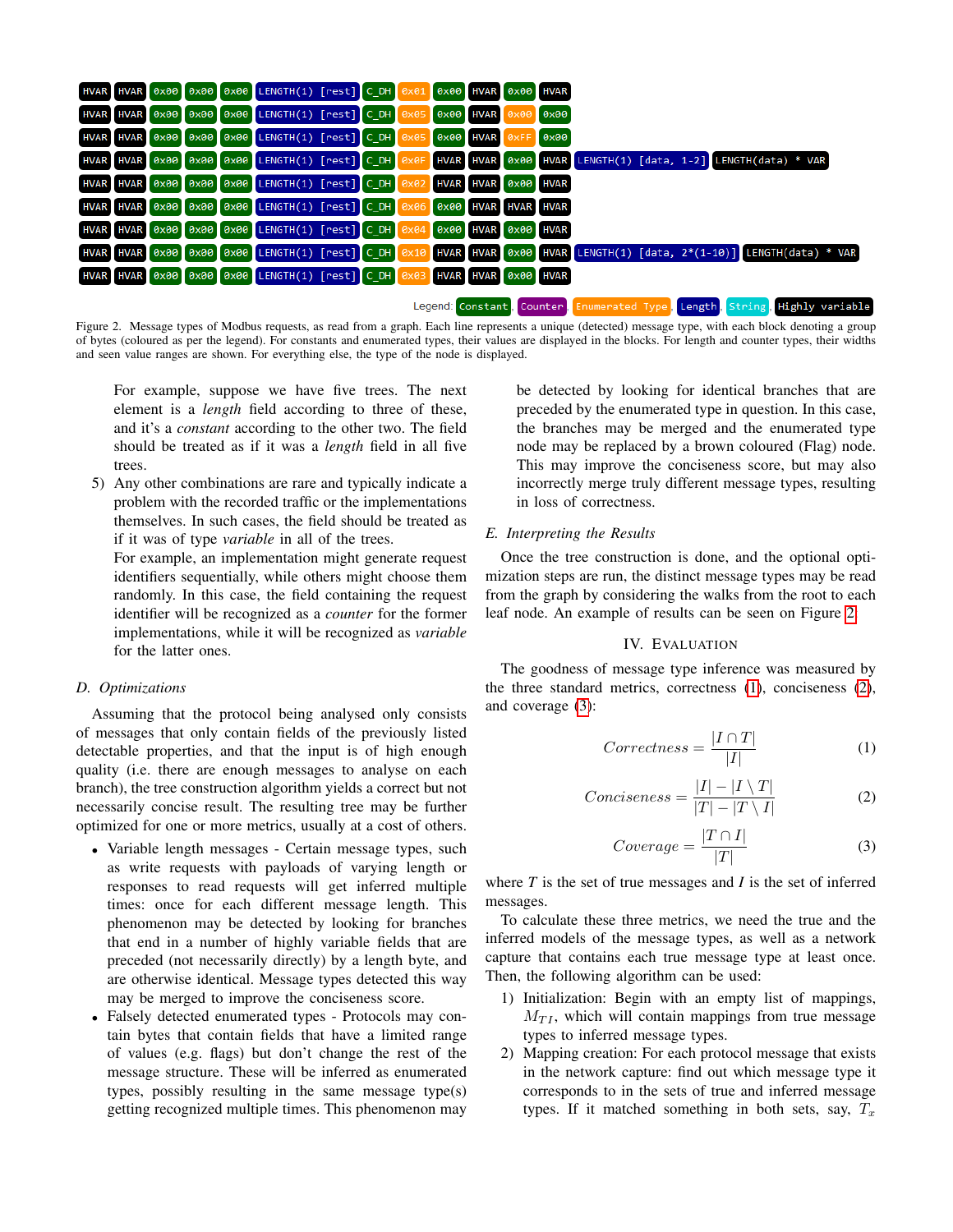

<span id="page-5-1"></span>Figure 3. A model of Modbus requests, built based on the true specification. To be interpreted in the same way as Figure [2.](#page-4-1)

among the true message types and  $I_y$  among the inferred message types, then add a  $T_x \mapsto I_y$  mapping to  $M_{TI}$ . (If the exact same mapping is already on the list, it should not be added a second time.)

- 3) Correctness: count the number of distinct  $T_i$ s that appear on the left-hand side in mappings in  $M_{TI}$  – this is the number of correctly inferred message types. Count the number of  $I_j$ s that never appear on the right-hand side in mappings in  $M_{TI}$  – this is the number of bogus (inferred but nonexistent) messages types. Finally, to get the correctness, divide the number of correctly inferred types by the sum of correctly inferred and bogus message types.
- 4) Conciseness: subtract the number of bogus message types from the total number of inferred message types. Divide this number by the number of true message types minus the number of message types that were not found. The number of message types that were not found can be calculated by counting the number of  $T_i$ s that never appear on the left-hand side in mappings in  $M_{TI}$ .
- 5) Coverage: Divide the number of correctly inferred message types by the number of elements in T.

To measure the accuracy of semantics inference, we defined two metrics: accuracy and adjusted accuracy. Accuracy measures what percentage of field semantics were inferred correctly, while adjusted accuracy accepts miscategorized bytes as correct where the miscategorization was a result of the input not being rich enough. For example, consider a two-byte counter that was classified as a one-byte constant followed by a one-byte counter. The accuracy metric considers this incorrect, since this does not strictly match the specification. However, it is considered correct for the adjusted accuracy metric, since this miscategorization was the result of the upper byte never changing values (thus the input not being rich enough).

To compute the accuracy and adjusted accuracy scores, we use a Tree Edit Distance (TED) algorithm. The TED is a measure of how similar two trees are. It is generally defined as the minimum cost sequence of edit operations that transforms one tree into the other [\(4\)](#page-5-0) [\[23\]](#page-8-7).

<span id="page-5-0"></span>
$$
TED(t_1, t_2) = \min_{(e_1, \dots, e_k) \in \mathcal{P}(t_1, t_2)} \sum_{i=1}^k c(e_i)
$$
 (4)

We have chosen APTED [\[24,](#page-8-8) [25\]](#page-8-9), one of the state-of-theart TED algorithms. It supports three types of edit costs (weights): node insertion, node deletion, and node renaming (relabeling). It has a Java-based implementation available<sup>[1](#page-0-0)</sup> on Github, which we ported to  $C#$  and published<sup>[2](#page-0-0)</sup> on Github. Running APTED on the graphs of the true and the inferred specifications with the weights  $(0, 0, 1)$  for insertion, deletion, and relabeling respectively, we get the number of bytes that were incorrectly inferred semantically. Subtracting this number from the total number of bytes in the graph, then dividing the result by the total yields the accuracy. Using 0 as weights for insertion and deletion ensures that bogus and duplicate messages, as well as ones that were not found are not considered when calculating the accuracy of semantics inference. Adjusted accuracy is calculated similarly, by using  $(0, 0, f(n_1, n_2))$  as weights, where f returns 0 not just when the labels of  $n_1$  and  $n_2$  are equal, but also when the inferred node is constant; in any other cases, f returns 1.

GrAMeFFSI was evaluated on two commonly used binary protocols, Modbus and MQTT.

# *A. Evaluation with Modbus Traffic*

Modbus is a communication protocol originally designed in 1979 for use with PLCs. Today, it is still frequently used with industrial control systems (ICS). Modbus' specification is openly available. Although the specification [\[26\]](#page-8-10) defines 21 functions (pairs of requests and responses), some of these are only to be implemented for use over serial lines, and a typical implementation only contains 8 of these: 4 kinds of reads and 4 kinds of writes.

For the evaluation, we have recorded approximately 20 000 Modbus request-response pairs on an ICS testbed. This includes Modbus traffic from normal operation as well as several thousands of repeated manual read and write requests with a wide variety of legal parameter values. The source ports of the requests and the destination ports of the responses were edited to be the same with *editcap*, one of the tools from the Wireshark package. This editing was needed to make sure that the packets are recognized to belong to the same message

<sup>1</sup> https://github.com/DatabaseGroup/apted

<sup>2</sup> https://github.com/GergoLadi/APTEDSharp/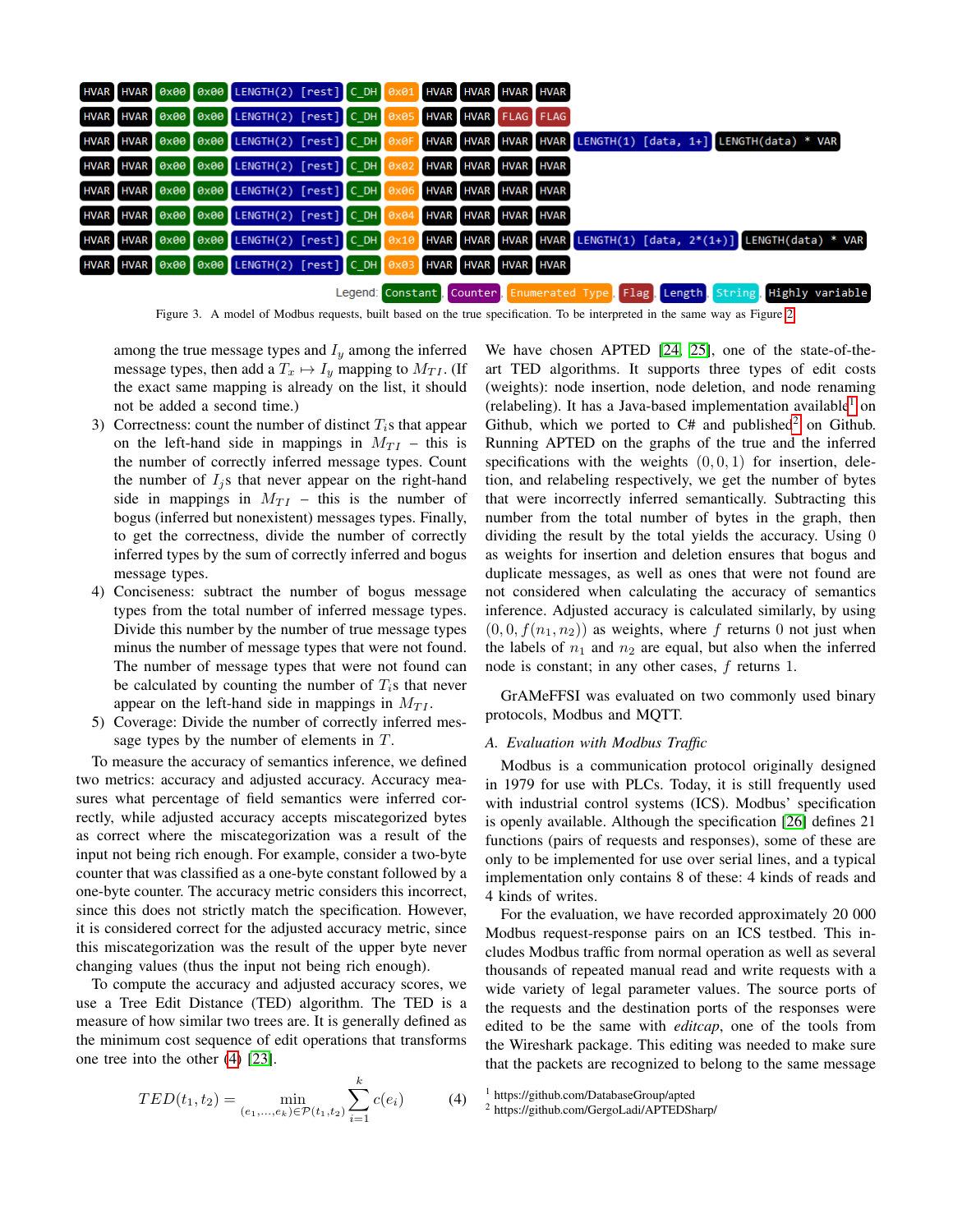| <b>TABLE II</b>                                             |
|-------------------------------------------------------------|
| PERFORMANCE METRICS OF THE ALGORITHM ON THE MODBUS PROTOCOL |

<span id="page-6-1"></span>

| <b>Algorithm</b>                                   | <b>Message Type</b> | Correctness | <b>Conciseness</b> | Coverage | Accuracy | <b>Adjusted Accuracy</b> |
|----------------------------------------------------|---------------------|-------------|--------------------|----------|----------|--------------------------|
| Tree construction with no optimizations            | Request             |             | 2.375              |          | 0.8      | 0.99                     |
| Tree construction with optimization #1             | Request             |             | 1.125              |          | 0.8      | 0.99                     |
| Tree construction with optimizations $#1$ and $#2$ | Request             |             |                    |          | 0.81     |                          |
| Tree construction with no optimizations            | Response            |             | 4.875              |          | 0.8409   | 0.9886                   |
| Tree construction with optimization #1             | Response            |             | 1.125              |          | 0.8409   | 0.9886                   |
| Tree construction with optimizations $#1$ and $#2$ | Response            |             |                    |          | 0.8523   |                          |
| Tree construction with no optimizations            | Average             |             | 3.625              |          | 0.8205   | 0.9893                   |
| Tree construction with optimization #1             | Average             |             | 1.125              |          | 0.8205   | 0.9893                   |
| Tree construction with optimizations $#1$ and $#2$ | Average             |             |                    |          | 0.8312   |                          |

flow. The Modbus payloads were not altered in any manner, nor were the IP addresses that are used to determine which device is which for host identifier inference.

Next, we built models of the Modbus requests and responses based on the true specification. An example of a model is shown on Figure [3\)](#page-5-1). These were then used to calculate the performance metrics for the algorithm (see Table [II](#page-6-1) for results). It can be seen that the algorithm reached maximum correctness and coverage, no matter what optimizations were enabled. Enabling both optimizations also maximized conciseness. The differences between accuracy and adjusted accuracy can be explained by the top bytes of length fields and highly variable fields getting detected as constants due to the input packet dump not being of high enough quality.

### *B. Evaluation with MQTT Traffic*

MQTT, or Message Queueing Telemetry Transport is a standard messaging protocol that follows the publish-subscribe pattern. MQTT is fully open, and is typically used in Internetof-Things (IoT) solutions. The specification defines a total of 14 message types, 5 of which may only be sent by the client, 4 of which may only be sent by the server, and 5 of which may be sent by either party [\[27\]](#page-8-11).

For the evaluation, we set up an environment with *Eclipse Mosquitto*[3](#page-0-0) , an open source MQTT server, then used the *HiveMQ Websocket Client*[4](#page-0-0) to perform as many operations and with as many different parameter combinations as possible. Traffic was captured on the server using Wireshark, resulting in approximately 1 200 packets. The packets did not need to be altered in any way before analysis.

As with Modbus, we built models based on the true specification, to which we then compared our inferred specification. Results are shown in Table [III.](#page-7-16) Perfect correctness and coverage are achieved in addition to decent conciseness. In the majority of cases, the low (unadjusted) accuracy scores can be attributed to the fact that several messages of the protocol are of fixed length, which results in GrAMeFFSI misclassifying length fields as constants.

#### V. LIMITATIONS AND FUTURE WORK

<span id="page-6-0"></span>During evaluation, we have found that the solution presented herein has two limitations that may not be possible to overcome:

- Handling encrypted traffic Like any other approach that relies on nothing else but network traces, reconstruction fails if the protocol messages are encrypted or are otherwise obfuscated. If the encryption is weak or badly implemented, it may be cracked, or a man-in-the-middle attack may be used against the communicating parties. Failing that, a binary analysis based (or hybrid) approach may still work.
- Poor results for poor inputs If certain message types were not seen during the capture process, those will be missing from the reconstructed specification, resulting in suboptimal coverage metrics. In addition, if messages for a given type were low in count or variance, then field semantics inference may fail, resulting in low accuracy scores.

We have also identified areas where GrAMeFFSI could be further improved:

- Detection of unicode strings Currently, only ASCII strings can be detected, but newer protocols may contain messages having unicode strings. We expect that it is possible to detect these strings, however, extensive testing is needed to ensure that this functionality does not introduce false detections.
- Split-byte fields Some protocols, including MQTT, don't always use whole bytes to store information (e.g. the upper four bits of a byte might be flags, while the lower four could be a counter). The algorithm could be reworked to try to detect and handle these cases.
- Leaving room for error It is currently assumed that no packets are lost, duplicated or corrupted during transmission and capture. One of these events occurring may result in most types not being detected correctly. This issue could be worked around by allowing a small amount of corrupted or out-of-sequence packets. However, this could also result in false detections, thus should be a subject of further research.

With these improvements done, it would be possible to generate protocol specifications that are accurate enough to be used directly as a basis of fuzz testing, honeypots or firewall

<sup>3</sup> https://projects.eclipse.org/projects/technology.mosquitto

<sup>4</sup> http://www.hivemq.com/demos/websocket-client/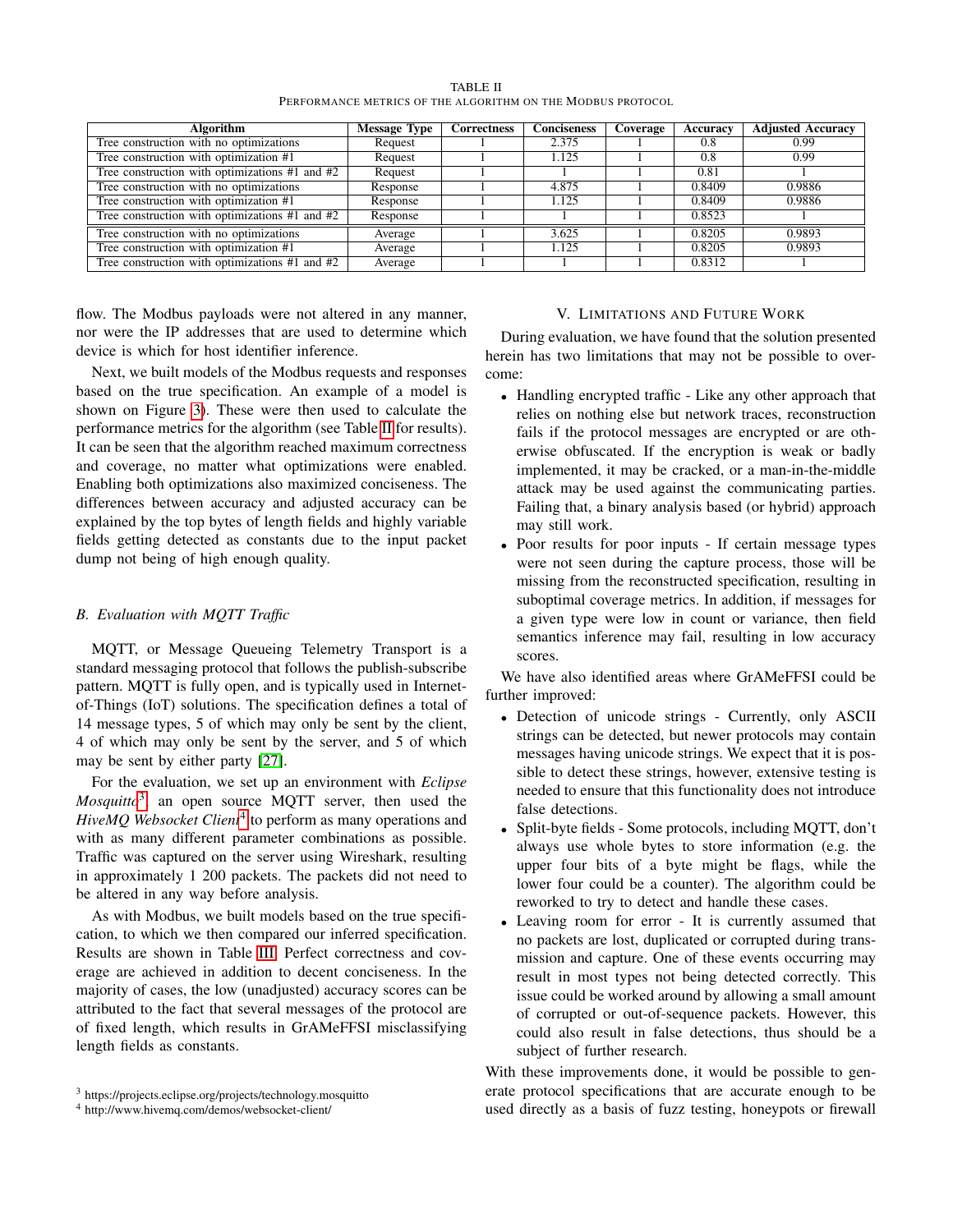TABLE III PERFORMANCE METRICS OF THE ALGORITHM ON THE MQTT PROTOCOL

<span id="page-7-16"></span>

| Algorithm                                     | Message Type  | <b>Correctness</b> | Conciseness | Coverage | Accuracy | <b>Adjusted Accuracy</b> |
|-----------------------------------------------|---------------|--------------------|-------------|----------|----------|--------------------------|
| Tree construction (any optimization settings) | Client        |                    |             |          | 0.5483   | 0.9677                   |
| Tree construction without optimization #2     | Server        |                    |             |          | 0.7333   |                          |
| Tree construction with optimization #2        | <b>Server</b> |                    |             |          | 0.8      |                          |
| Tree construction without optimization #2     | Shared        |                    |             |          | 0.7391   | 0.9565                   |
| Tree construction with optimization $#2$      | Shared        |                    |             |          | 0.7391   | 0.9565                   |
| Tree construction without optimization #2     | Average       |                    | 1.4         |          | 0.6735   | 0.9747                   |
| Tree construction with optimization #2        | Average       |                    | .06         |          | 0.6958   | 0.9747                   |

rules, among others. Furthermore, we plan to investigate how the results of the tree building algorithm could be used as inputs to other algorithms that aim to infer protocol grammar or otherwise try to find correlations between fields in requests and responses.

#### VI. CONCLUSION

<span id="page-7-6"></span>In this paper, we have presented GrAMeFFSI, a novel method to infer message types and field semantics for binary protocols. Our method relies exclusively on network traces, and works by constructing, merging, and optimizing acyclic graphs based on the contents of the packets in the trace. We have presented a methodology to evaluate the performance of the algorithm, then performed evaluations against the known specifications of two commonly used protocols. Based on the results, we conclude that the approach surpasses existing similar solutions in terms of correctness, conciseness and coverage, while also providing more accurate field semantics in most of the cases.

#### **REFERENCES**

- <span id="page-7-0"></span>[1] H. J. Wang, C. Guo, D. R. Simon, and A. Zugenmaier, "Shield: Vulnerability-driven network filters for preventing known vulnerability exploits," *Proceedings of the ACM SIGCOMM 2004 Conference on Applications, Technologies, Architectures, and Protocols for Computer Communication*, pp. 193–204, 2004. DOI: 10.1145/1015467.1015489
- <span id="page-7-1"></span>[2] T. Krueger, H. Gascon, N. Krämer, and K. Rieck, "Learning stateful models for network honeypots," *Proceedings of the 5th ACM Workshop on Artificial Intelligence and Security*, pp. 37–48, 2012. DOI: 10.1145/2381896.2381904
- <span id="page-7-2"></span>[3] J. Antunes, N. Neves, M. Correia, P. Verissimo, and R. Neves, "Vulnerability discovery with attack injection," *IEEE Transactions on Software Engineering*, vol. 36, no. 3, pp. 357–370, 2010. DOI: 10.1109/TSE.2009.91
- <span id="page-7-3"></span>[4] J. Narayan, S. K. Shukla, and T. C. Clancy, "A survey of automatic protocol reverse engineering tools," *ACM Computing Surveys*, vol. 48, no. 3, 2016. DOI: 10.1145/2840724
- <span id="page-7-4"></span>[5] J. Duchêne, C. L. Guernic, E. Alata, V. Nicomette, and M. Kaâniche, "State of the art of network protocol reverse engineering tools," *Journal of Computer Virology*

*and Hacking Techniques*, vol. 14, no. 1, pp. 53–68, 2018. DOI: 10.1007/s11416-016-0289-8

- <span id="page-7-5"></span>[6] G. Ládi, L. Buttyán, and T. Holczer, "Message format and field semantics inference for binary protocols using recorded network traffic," *26th International Conference on Software, Telecommunications and Computer Networks*, 2018. DOI: 10.23919/SOFTCOM.2018.8555813
- <span id="page-7-7"></span>[7] D. Lee and M. Yannakakis, "Principles and methods of testing finite state machines – A survey," *Proceedings of the IEEE*, vol. 84, no. 8, pp. 1090–1123, 1996. DOI: 10.1109/5.533956
- <span id="page-7-8"></span>[8] M. A. Beddoe, "Network protocol analysis using bioinformatics algorithms,"

[http://www.4tphi.net/](http://www.4tphi.net/~awalters/PI/PI.html)<sup>∼</sup>awalters/PI/PI.html, 2004.

- <span id="page-7-9"></span>[9] W. Cui, J. Kannan, and H. J. Wang, "Discoverer: Automatic protocol reverse engineering from network traces," *SS'07 Proceedings of 16th USENIX Security Symposium on USENIX Security Symposium*, 2007.
- <span id="page-7-10"></span>[10] Y. Wang, X. Li, J. Meng, Y. Zhao, Z. Zhang, and L. Guo, "Biprominer: Automatic mining of binary protocol features," *12th International Conference on Parallel and Distributed Computing, Applications and Technologies (PDCAT)*, pp. 179–184, 2011. DOI: 10.1109/PD-CAT.2011.25
- <span id="page-7-11"></span>[11] J. Antunes, N. Ferreira, and P. Verissimo, "ReverX: Reverse engineering of protocols," *12th International Conference on Parallel and Distributed Computing, Applications and Technologies (PDCAT)*, 2011.
- <span id="page-7-12"></span>[12] Y. Wang, X. Yun, M. Z. Shafiq, L. Wang, A. X. Liu *et al.*, "A semantics aware approach to automated reverse engineering unknown protocols," *20th IEEE International Conference on Network Protocols (ICNP)*, pp. 1–10, 2012. DOI: 10.1109/ICNP.2012.6459963
- <span id="page-7-13"></span>[13] J.-Z. Luo and S.-Z. Yu, "Position-based automatic reverse engineering of network protocols," *Journal of Network and Computer Applications*, vol. 36, no. 3, pp. 1070– 1077, 2013. DOI: 10.1016/j.jnca.2013.01.013
- <span id="page-7-14"></span>[14] G. Bossert, F. Guihéry, and G. Hiet, "Towards automated protocol reverse engineering using semantic information," *Proceedings of the 9th ACM symposium on Information, computer and communications security*, pp. 51–62, 2014. DOI: 10.1145/2590296.2590346
- <span id="page-7-15"></span>[15] I. Bermudez, A. Tongaonkar, M. Iliofotou, M. Mellia, and M. M. Munafo, "Towards automatic protocol field ` inference," *Computer Communications*, vol. 84, pp. 40–